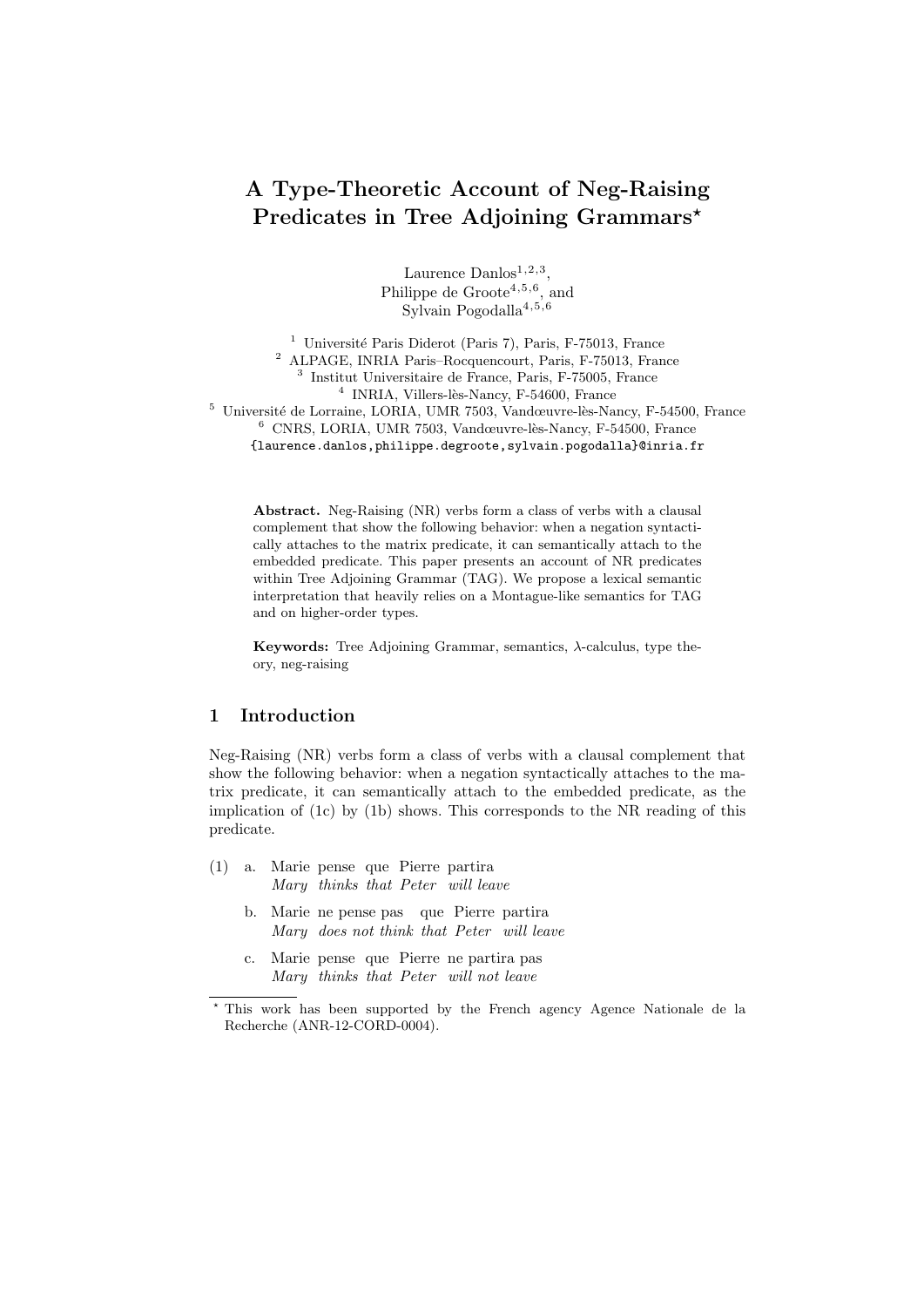Such an implication does not always hold. Some contexts make it impossible to consider the negation as having scope over the embedded predicate only [1, 2]. This corresponds to the non-NR reading of the predicate.

This paper aims at providing an account of NR predicates within Tree Adjoining Grammar (TAG) [3]. We propose a lexical semantic interpretation that heavily relies on a Montague-like semantics for TAG and on higher-order types. As a base case, our approach lexically provides both NR and non-NR readings to NR predicates. We implement our proposal in the Abstract Categorial Grammar (ACG) framework [4] as it offers a fairly standard interface to logical formal semantics for TAG. However, our approach could be implemented in other synchronous frameworks such as Synchronous TAG [5, 6, 7].

Not all sentence-embedding predicates show a NR behavior [8, 9]. In order to test whether a predicate is NR, we can look at its interaction with Negative Polarity Items (NPI). Such items need to be in the scope of a negative operator in order for the utterance to be felicitous as the contrast between  $(2a)$  and  $(2b)$ shows. This contrast also shows up when the NPI occurs within the *positive* clause embedded under a *negative* matrix clause as in  $(3)$ .<sup>7</sup> On the other hand, non-NR predicates do not allow NPI<sup>8</sup> in a positive embedded clause even if it is itself in a negative context (4b).

- (2) a. Pierre n'est pas dans son assiette Peter doesn't feel good
	- b. \*Pierre est dans son assiette Peter feels good
- $(3)$  a. Mary thinks that Peter doesn't feel good pense que Pierre n'est pas dans son assiette
	- b. Marie ne pense pas que Pierre soit dans son assiette Marie doesn't think that Peter feels good
	- c. \*Marie pense que Pierre est/soit dans son assiette Mary thinks that Peter feels good
- $(4)$  a. Mary claims that Peter doesn't feel good affirme que Pierre n'est pas dans son assiette
	- b. \*Marie n'affirme pas que Pierre est/soit dans son assiette Mary doesn't claim that Peter feels good

The modeling we propose takes into account several constraints or properties of NR-predicates. First, the availability of the different readings should not introduce spurious ambiguities, in particular when no negation occur. To achieve this, we make use of fine-grained typing.

<sup>7</sup> We do not discuss here the use of subjunctive in the embedded clause when the matrix predicate is in negative form as it does not add to the constraints we describe.

<sup>8</sup> At least some NPI. Some other NPI seems to perfectly occur in a similar position. See [2].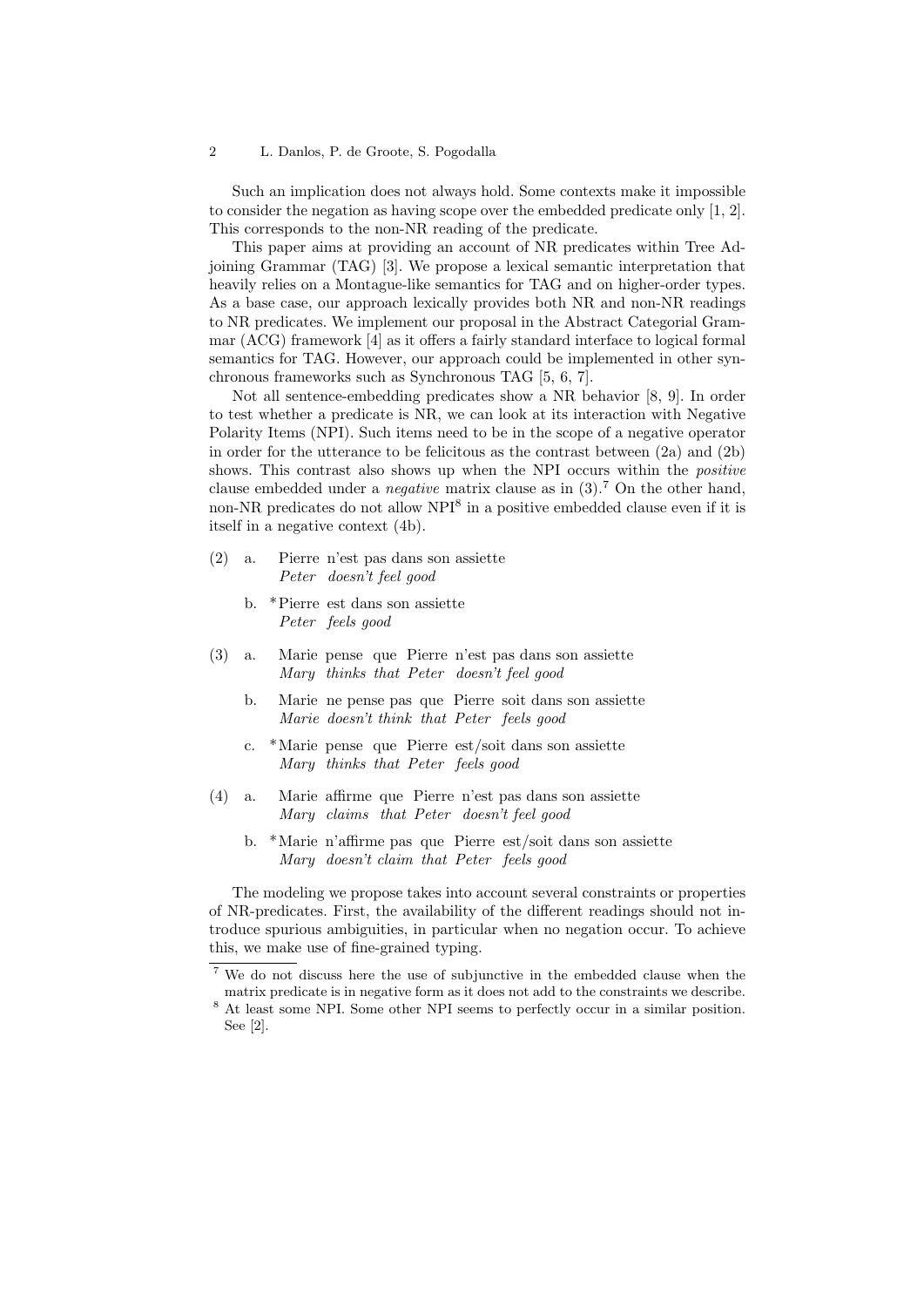Second, we want to give an account of NR cyclicity. This phenomenon occurs when a NR predicate embeds another NR predicate: a negation at the matrix level will semantically cycle down to the most embedded NR predicate, giving rise to several possible interpretations as (5) shows with the interpretations (5a– c). We achieve this effect by making use of higher-order types. In particular, the clausal argument is type-raised so that it can further be modified. Note however that according to [10, 2] we may want to block NR cyclicity when a NR desire predicate embeds a NR belief predicate. This amounts to force non-NR readings of the predicate.

- (5) Marie ne pense pas que Jeanne croie que Pierre partira Mary doesn't think that Jane believes Peter will leave
	- a.  $\neg$ (think (believe (leave p) j) m)
	- b. think  $(\neg(\text{believe} (\text{leave } p) j))$  m
	- c. think (believe  $(\neg(\text{leave }p))$  j) m

A similar effect on forcing specific readings occurs with NPI. When a NPI occurs in a positive embedded clause, it forces a NR reading of the (negated) matrix predicate [11]. Then, the negation has scope over the embedded sentence, but not over the whole sentence.

On the other hand, some adverbial discourse connectives (ADCs) force a NR reading. [12] discusses the syntax-semantics mismatches of arguments of an ADC in French and introduces three principles. It illustrates in particular the phenomena with complex sentences that include an ADC (e.g. par contre (however)) in the matrix clause and shows that this ADC can have scope: over the whole sentence (principle 1) as in  $(6)$ , over the embedded clause only (principle 2) as in (7), or over the negation of the embedded clause with a NR reading of the matrix predicate (principle 3) as in (8).

- (6) Fred ira Fred will go to Dax for Christmas. Jane à Dax pour Noel. Jeanne pense, par contre, qu'il thinks, however, that he n'ira pas. will not go.
- (7) Fred ira Fred will go to Dax for à Dax pour Noel. Christmas. Jane Jeanne pense, par contre, que thinks, however, that Pierre n'ira pas. Peter will not go.
- (8) Fred ira Fred will go to Dax for à Dax pour Noel. Christmas. Jane Jeanne ne pense pas, par contre, doesn't think, however, que Pierre ira. that Peter will go.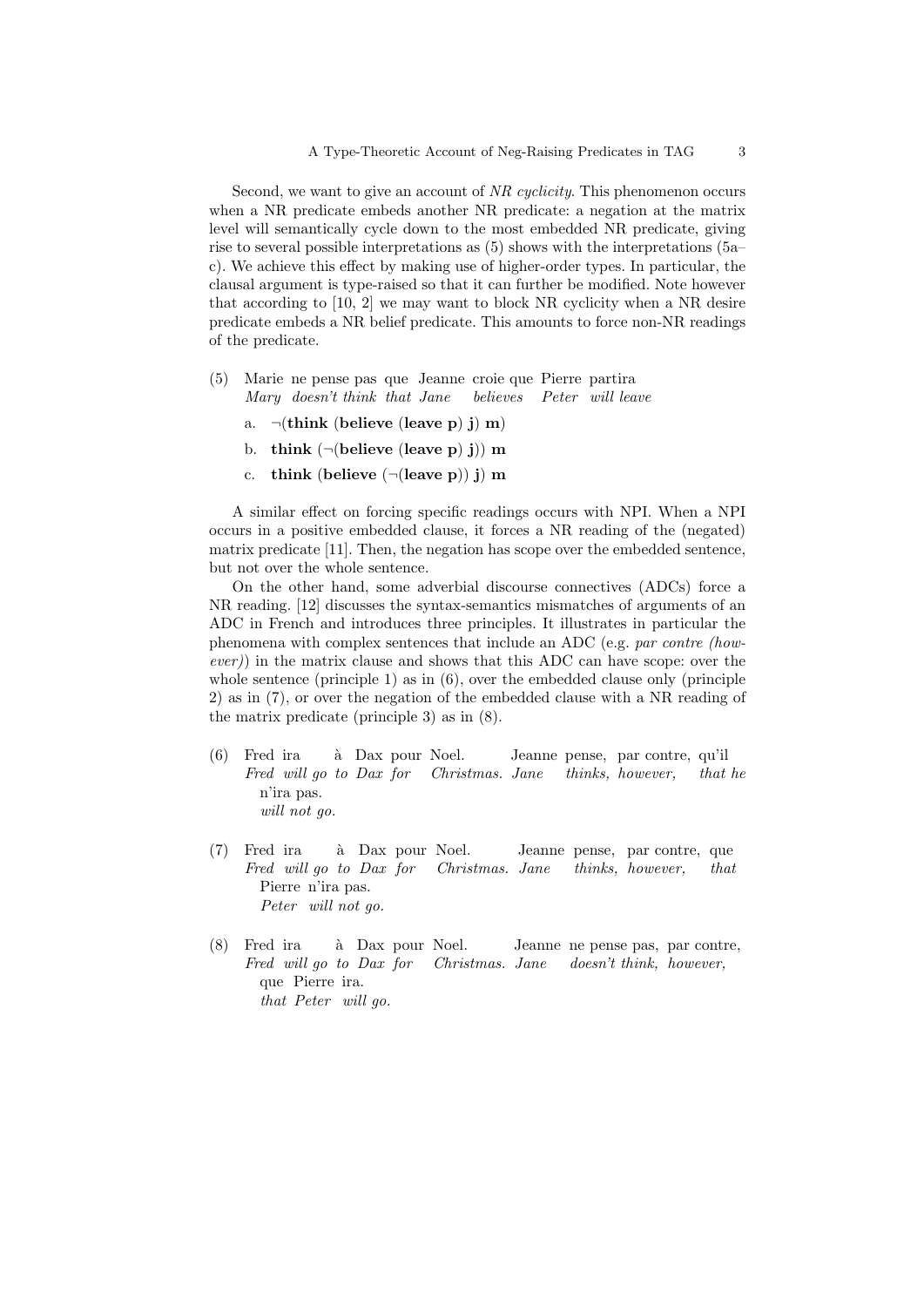Our long term goal is to provide a semantic and discourse analysis of these phenomena within TAG and D-STAG [13] that would account for these interactions. However, in this article, we only deal with the NR and non-NR readings of NR predicates. We propose a simply typed  $\lambda$ -calculus approach at the semantic level, while we take the standard analysis of NR predicates as auxiliary trees allowing for adjunction at the syntactic level.

# 2 Verbs with Clausal Arguments in TAG

In TAG, verbs that have sentential arguments usually are represented as auxiliary trees (see [14, Section 6.7] for English and [15, Chap. 3, Section 1.2] for French) in order to allow for describing long distance dependencies with multiple embeddings as in  $(9)$ . Negation is analyzed with adjunction as well<sup>9</sup>. Fig. 1(a) and 1(b) show the TAG analysis of (1b) and Fig. 1(c) shows the corresponding derivation tree  $\gamma_0$ : the auxiliary tree of *ne pas* is adjoined to the V node of the auxiliary tree of *pense que*, and the latter is adjoined to the  $S$  node of the initial tree of partira. The initial trees of Marie and Pierre are substituted to the NP nodes of the trees of pense que and partira resp.

- (9) a. Quelle fille Paul pense-t-il que Bob sait que Jean aime ?  $[15, p. 234]$ 
	- b. What did Bill tell Mary that John said? [14, p. 43]

# 3 Type-Theoretic Perspective on TAG

### 3.1 Abstract Categorial Grammars

ACGs provide a framework in which several grammatical formalisms may be encoded. They generate languages of linear  $\lambda$ -terms, which generalize both string and tree languages. A key feature is to provide the user direct control over the parse structures of the grammar, the abstract language, which allows several grammatical formalisms to be defined in terms of ACG, in particular TAG [16]. In this perspective, derivation trees of TAG are straightforwardly represented as terms of the abstract language, while derived trees (and yields) are represented by terms of the object language. We refer the reader to [4, 17] for the details and introduce here only few relevant definitions and notations.

A higher-order linear signature defines a finite set of atomic types and a finite set of typed (possibly with complex types  $\alpha \to \beta$ ) constants. It is also called a vocabulary.  $\Lambda(\Sigma)$  is the set of  $\lambda$ -terms built on  $\Sigma$ , and for  $t \in \Lambda(\Sigma)$  such that t has type  $\alpha$ , we note  $t : \alpha$ 

An abstract categorial grammar is a quadruple  $\mathscr{G} = \langle \Sigma, \Xi, \mathscr{L}, s \rangle$  where  $\Sigma$  and  $\Xi$  are two higher-order linear signatures, which are called the *abstract vocabulary* and the *object vocabulary* respectively.  $\mathscr{L} : \Sigma \longrightarrow \Xi$  is a lexicon from the abstract vocabulary to the object vocabulary. It is a homomorphism.<sup>10</sup> We note  $t:=u$  if

<sup>&</sup>lt;sup>9</sup> For sake of clarity, we use a simplified version here.

<sup>&</sup>lt;sup>10</sup> In addition to defining  $\mathscr L$  on the atomic types and on the constants of  $\Sigma$ , we have: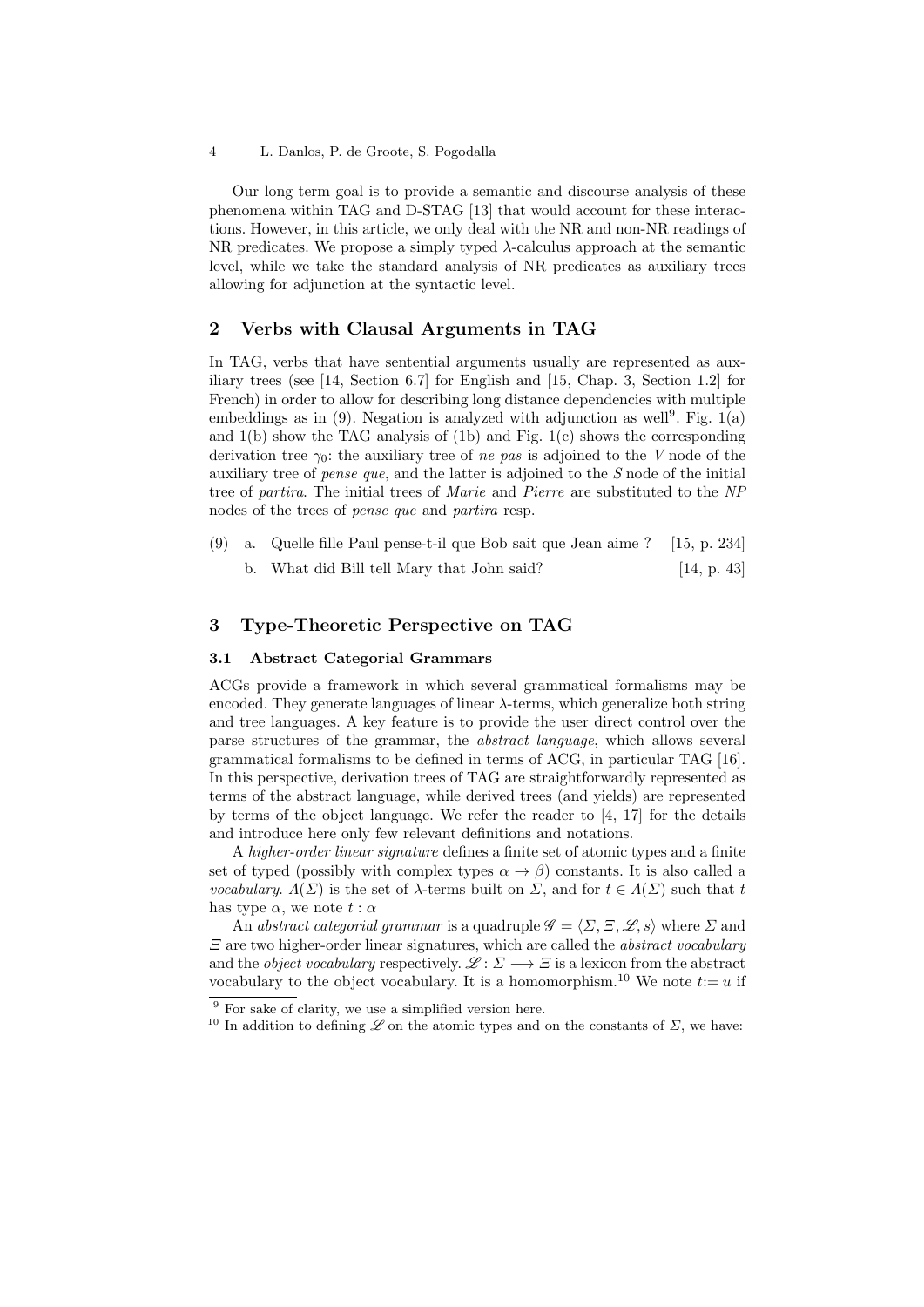

Fig. 1. TAG analysis of Marie ne pense pas que Pierre partira



Fig. 2. ACG architecture for TAG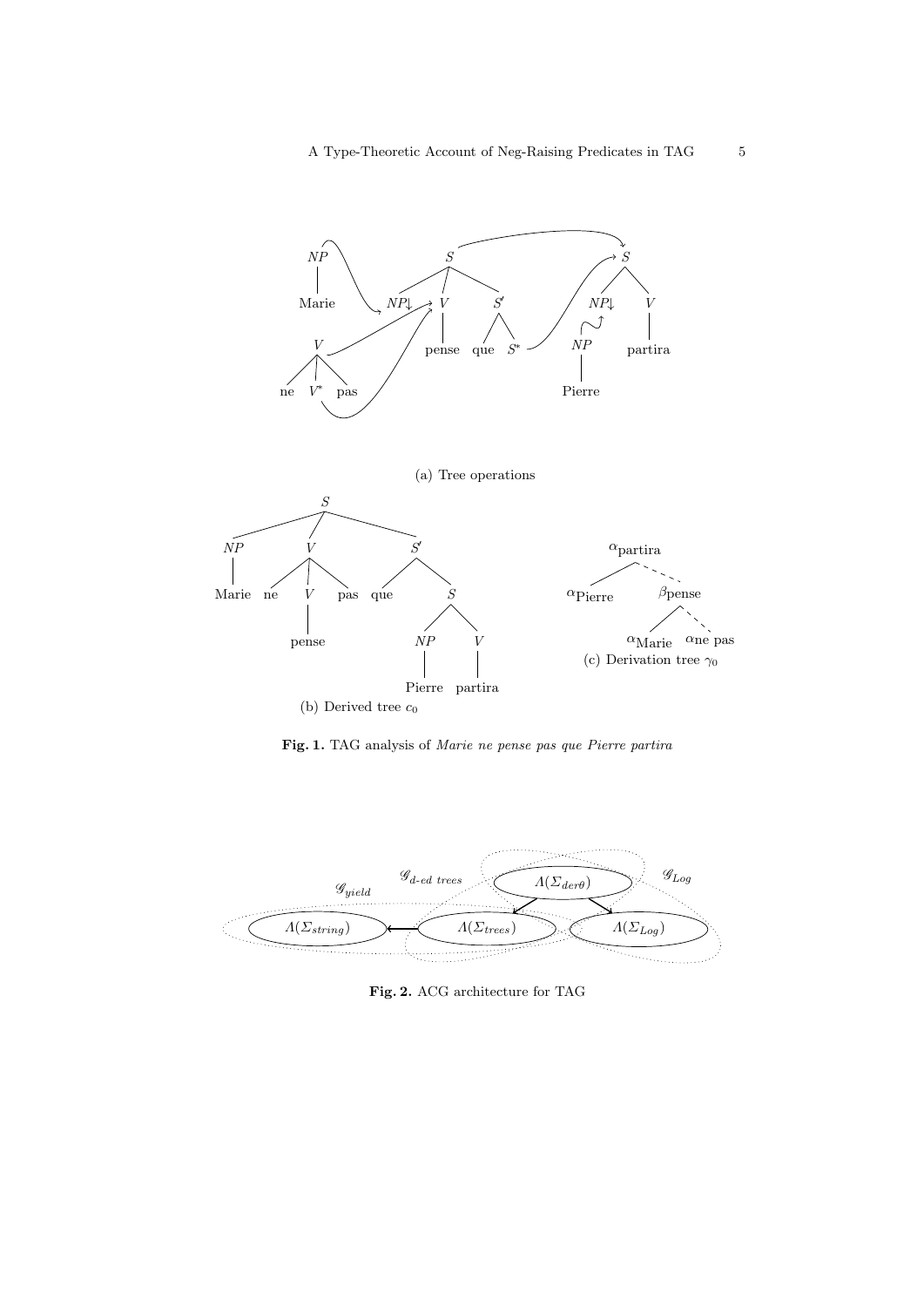$\mathscr{L}(t) = u$ .  $s \in \mathscr{T}_{\Sigma}$  is a type of the abstract vocabulary, which is called the distinguished type of the grammar.

Since there is no structural difference between the abstract and the object vocabulary as they both are higher-order signatures, ACGs can be combined in different ways. Either by making the abstract vocabulary of an ACG the object vocabulary of another ACG, so that we modularize the relation between the derivation structures and the strings, as with  $\mathcal{G}_{yield}$  and  $\mathcal{G}_{d-ed \ trees}$  in Fig. 2. Or by having a same abstract vocabulary shared by several ACGs in order to make two object terms (for instance a derived tree and a logical formula) share the same underlying structure, as do  $\mathscr{G}_{d-ed \ trees}$  and  $\mathscr{G}_{Log}$  in Fig. 2. This is indeed what we use here to provide the semantic readings of TAG analyzed expressions, even if the proposed lexical semantics could be implemented in other approaches, in particular synchronous approaches [5, 6, 18].

### 3.2 Derivation Trees and Derived Trees

In this paper, we focus on the encoding of TAG derivation trees, TAG derived trees, and the associated logical representation. The ACG  $\mathscr{G}_{d-ed \ trees} =$  $\langle \Sigma_{\text{der}} \theta, \Sigma_{\text{trees}}, \mathcal{L}_{d-\text{ed trees}}, \mathcal{S} \rangle$  encodes the relation between derivation trees and derived trees. Table 1 sketches the lexicon to analyze (1b). It relies on  $\Sigma_{der\theta}$ whose atomic types include S,  $V<sup>11</sup>$  NP,  $S<sub>A</sub>$ ,  $V<sub>A</sub>$ ... where the X types stand for the categories  $X$  of the nodes where a substitution can occur while the  $X_A$  types stand for the categories  $X$  of the nodes where an adjunction can occur. They later are interpreted as functional types. For each elementary tree it contains a constant whose type is based on the adjunction and substitution sites as Table 1 shows. It additionally contains constants  $\beta_{\mathbf{X}}^{Id}: X_A$  that are meant to provide a fake auxiliary tree on adjunction sites where no adjunction actually takes place in a TAG derivation.

The other signature,  $\Sigma_{trees}$ , has  $\tau$  the type of trees as unique atomic type. Then, for any  $X$  of arity  $n$  belonging to the ranked alphabet describing the elementary trees of the TAG, we have a constant  $X_n : \tau \to \cdots \to \tau \to \tau$ .

$$
n \times \text{times}
$$

The relation between these vocabularies is given by the lexicon  $\mathscr{L}_{d-ed \ trees}$ where  $\mathscr{L}_{d-\text{ed trees}}(X_A) = \tau \to \tau$  and for any other type  $X$ ,  $\mathscr{L}_{d-\text{ed trees}}(X_A) = \tau$ . Then, the derivation tree  $\gamma_0$  of Fig. 1(c) and the corresponding derived tree  $c_0$ 

– if  $\alpha \to \beta$  is a type build on  $\Sigma$  then  $\mathscr{L}(\alpha \to \beta) = \mathscr{L}(\alpha) \to \mathscr{L}(\beta);$ 

<sup>–</sup> if  $x \in \Lambda(\Sigma)$  (resp.  $\lambda x.t \in \Lambda(\Sigma)$  and  $tu \in \Lambda(\Sigma)$ ) then  $\mathscr{L}(x) = x$  (resp.  $\mathscr{L}(\lambda x.t) =$  $\lambda x.\mathscr{L}(t)$  and  $\mathscr{L}(t u) = \mathscr{L}(t) \mathscr{L}(u)$ ;

with the proviso that for any constant  $c : \alpha$  of  $\Sigma$  we have  $\mathscr{L}(c) : \mathscr{L}(\alpha)$ .

<sup>&</sup>lt;sup>11</sup> We follow [15] and we do not use  $VP$  categories. Using it would not change our analysis.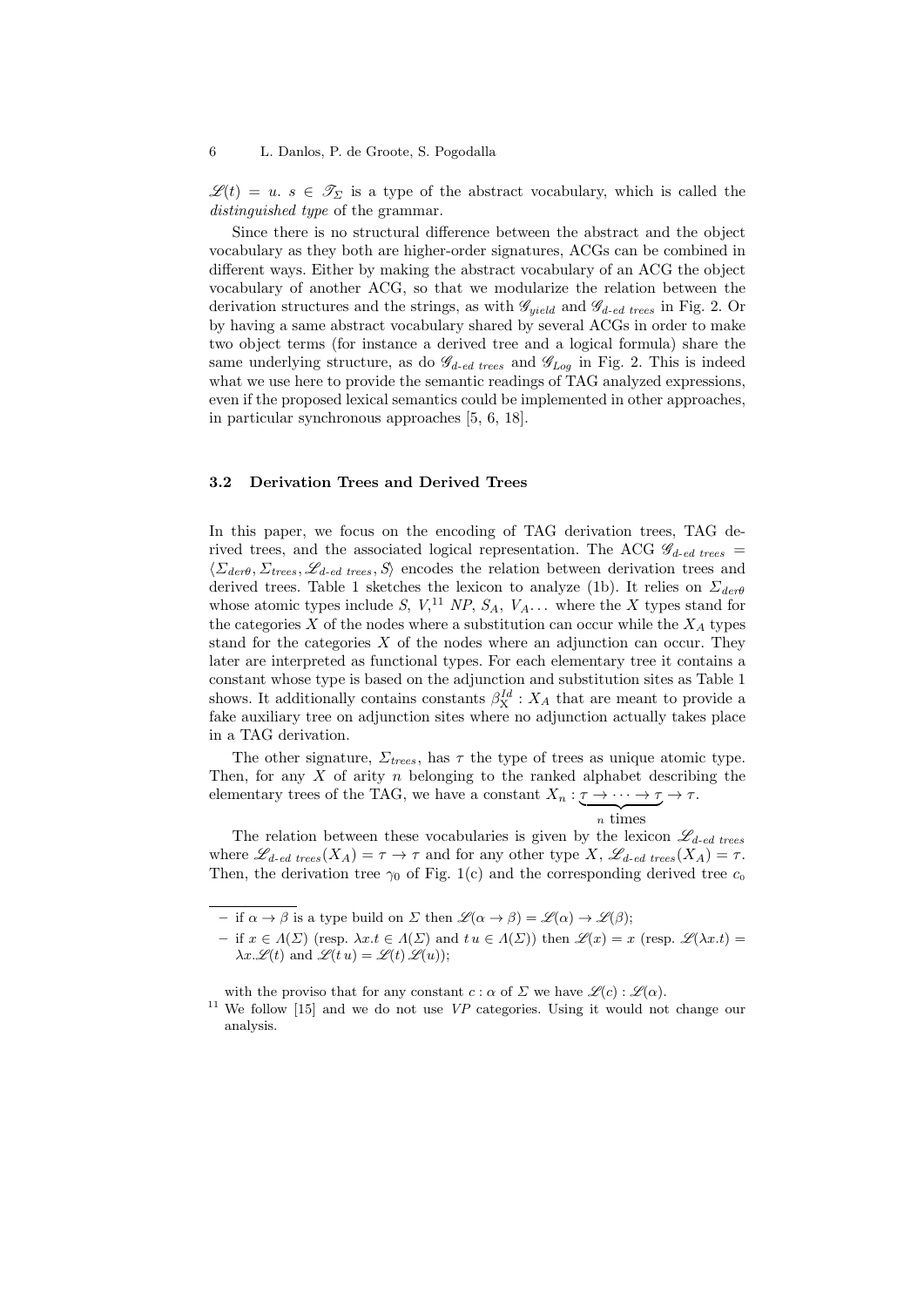of Fig. 1(b) are represented and related as follows:

```
\gamma_0 = \alpha_{\text{partira}} (\beta_{\text{pense}} \beta_S^{Id} \beta_{\text{ne}} pas \alpha_{\text{Marie}}) \beta_V^{Id} \alpha_{\text{Pierre}}c_0 = \mathscr{L}_{d-\text{ed trees}}(\gamma_0)= S_3(NP_1 \text{ Marie})(V_3 \text{ ne}(V_1 \text{ pense})\text{pas}) (S_2 \text{ que}(S_2(NP_1 \text{ Pierre})(V_1 \text{ partira}))))
```
Parallel (or synchronous) to this interpretation as derived trees, we can also interpret terms representing derivation trees as logical formulas representing the associated meanings.

| Abstract constants of $\Sigma_{der\theta}$                                  | Their images by $\Sigma_{der\theta}$ and the corresponding                                                                                                                   |  |
|-----------------------------------------------------------------------------|------------------------------------------------------------------------------------------------------------------------------------------------------------------------------|--|
|                                                                             | TAG trees                                                                                                                                                                    |  |
| $\alpha_{\text{Marie}} : NP$                                                | $c_{\text{Marie}} = NP_1$ Marie : $\tau$                                                                                                                                     |  |
|                                                                             | NP                                                                                                                                                                           |  |
|                                                                             | $\gamma_{\mathit{Marie}} =$                                                                                                                                                  |  |
|                                                                             | Marie                                                                                                                                                                        |  |
| $\alpha_{\text{partira}} : S_A \to V_A \to NP \to S$                        |                                                                                                                                                                              |  |
|                                                                             | $\overline{c_{partira}} = \overline{\lambda^0 a \ v \ s.s} (\overline{S_2} \ s \ (v \ (V_1 \ \text{partira})))$<br>$: (\tau \to \tau) \to (\tau \to \tau) \to \tau \to \tau$ |  |
|                                                                             |                                                                                                                                                                              |  |
|                                                                             |                                                                                                                                                                              |  |
|                                                                             | $\gamma_{\text{partira}} = \ NP \downarrow \qquad V$                                                                                                                         |  |
|                                                                             |                                                                                                                                                                              |  |
|                                                                             | partira                                                                                                                                                                      |  |
| $\beta_{\text{ne pas}} : V_A$                                               | $c_{\text{ne pas}} = \lambda^0 x. V_3$ ne x pas: $\tau \to \tau$                                                                                                             |  |
|                                                                             |                                                                                                                                                                              |  |
|                                                                             | $\gamma_{ne \textit{pas}} =$ $\sqrt{ }$                                                                                                                                      |  |
|                                                                             | ne $V^*$ pas                                                                                                                                                                 |  |
| $\beta_{\text{pense}} : S_A \rightarrow V_A \rightarrow NP \rightarrow S_A$ | $c_{\text{pense que}} = \lambda^0 s \ v \ x \ y.s \ (S_3 \ x(v \ (V_1 \ \text{pense})) \ (S_2 \ \text{que } y))$                                                             |  |
|                                                                             | $:(\tau \to \tau) \to (\tau \to \tau) \to \tau \to (\tau \to \tau)$                                                                                                          |  |
|                                                                             |                                                                                                                                                                              |  |
|                                                                             |                                                                                                                                                                              |  |
|                                                                             | $\gamma_{\textit{\tiny{pense que}}} = \ NP \downarrow \quad V$<br>S'                                                                                                         |  |
|                                                                             |                                                                                                                                                                              |  |
|                                                                             | pense que $S^*$                                                                                                                                                              |  |

**Table 1.** TAG as ACG: the  $\mathcal{L}_{d-ed \ trees}$  lexicon

# 3.3 Building Semantic Representations

In order to define the translation of terms denoting derivation trees into a logical formula with the ACG  $\mathscr{G}_{Log} = \langle \Sigma_{der\theta}, \Sigma_{Log}, \mathscr{L}_{Log}, S \rangle$ , we need to define the interpretation of each atomic type and of each constant, and then to consider the homomorphic extension of this interpretation. In other worlds, we have to define the semantic recipe of each lexical item.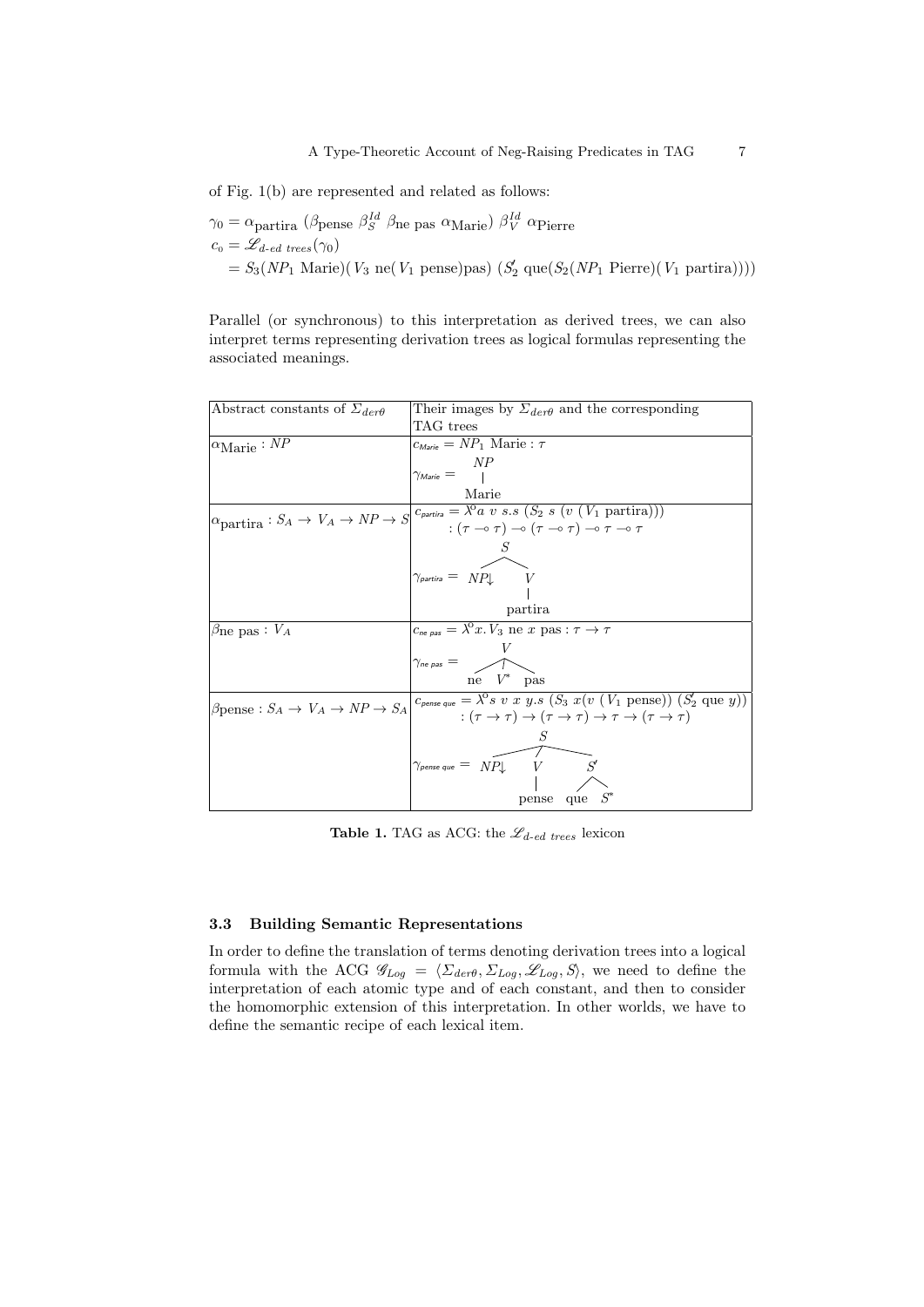The higher-order signature  $\Sigma_{Log}$  for the logical representation defines the following typed constants:

 $m : e \longrightarrow t \longrightarrow t$  leave :  $e \rightarrow t$  think :  $t \rightarrow e \rightarrow t$ 

And we consider the following interpretation  $\mathscr{L}_{Log}$ :

$$
S := t
$$
  
\n
$$
NP := e
$$
  
\n
$$
VP := e \rightarrow t
$$
  
\n
$$
V := e \rightarrow t
$$
  
\n
$$
V_A := t \rightarrow t
$$
  
\n
$$
S_A := ((t \rightarrow t) \rightarrow t) \qquad \beta_{\text{pense}} := \lambda p \cdot v \cdot s \cdot p (\lambda f \cdot f (v (\text{leave } s)))
$$
  
\n
$$
S_A := ((t \rightarrow t) \rightarrow t) \qquad \beta_{\text{pense}} := \lambda p \cdot v \cdot s \cdot c \cdot p (\lambda f \cdot f (v (\text{think } (c (\lambda x \cdot x)) \cdot s)))
$$
  
\n
$$
\rightarrow (t \rightarrow t) \rightarrow t \qquad \beta_{\text{pense}}':= \lambda p \cdot v \cdot s \cdot c \cdot p (\lambda f \cdot \text{think } (f (c v)) \cdot s)
$$

We model the NR and non-NR readings with two possible auxiliary trees for NR predicates<sup>12</sup>: one with the non-NR reading ( $\beta_{\text{pense}}$ ) and one with the NR reading ( $\beta'_{\text{pense}}$ ), both with the same type  $S_A \to \tilde{V}_A \to NP \to S_A$ .

Remark 1. An important point is the type interpreting  $S_A$ . In previous works [17],  $S_A$  was interpreted with a  $t \to t$  type, a function from truth values to truth values where the parameter corresponded to the truth value associated with the embedded clause. This gave the following interpretation:

$$
\beta'_{\text{pense}} := \lambda p \ v \ s \ c.p \ (\text{think} \ (v \ c) \ s)
$$

where the c parameter conveys the meaning of the embedded clause. However, in this setting, this meaning cannot further be subject to changes, in particular by a negation provided by the  $v$  parameter (interpreting the  $V_A$  adjunction site of the verb  $pense$ ). While this would provide us with a reading where the negation scopes over the embedded clause only, it cannot cycle down to a clause more deeply embedded under another NR predicate.

In order to model the NR cyclicity we then need that the semantic argument of the negation can occur arbitrarily far away from the matrix verb as in (5). With  $S_A := ((t \to t) \to t) \to ((t \to t) \to t)$ , the modification stipulated by the second argument v of  $\lbrack \beta'_{\text{pense}} \rbrack$  (which will be replaced by the semantics of the auxiliary tree adjoined to the  $V_A$  node of  $\beta'_{\text{pense}}$ , typically the negation) will be given as argument to the "raised" clausal argument  $c$  so that it can possibly cycle down if c itself represents a NR predicate.

In  $\beta_{\text{pense}}$ , v directly has scope over the **think** predicate and c, applied to the identity  $\lambda x.x$ , is not modified.

Remark 2. Another difference in the interpretation of type modeling the adjunction occurs in the interpretation of  $\llbracket V_A \rrbracket$ . We usually have  $V_A := (e \to t) \to$  $(e \rightarrow t)$  for V modifiers interpretations. It should not be surprising that we need to actually consider two V adjunction sites since their semantic contribution definitely differ. Technically, it amounts to duplicate the V node to create two adjunction sites in the elementary trees for NR predicates:

 $^{12}$  We use the  $\beta_{\rm NR\,\,predicate}$  notation for constants to be interpreted with the non-NR reading, and  $\beta'_{\text{NR predicate}}$  for those to be interpreted with the NR reading.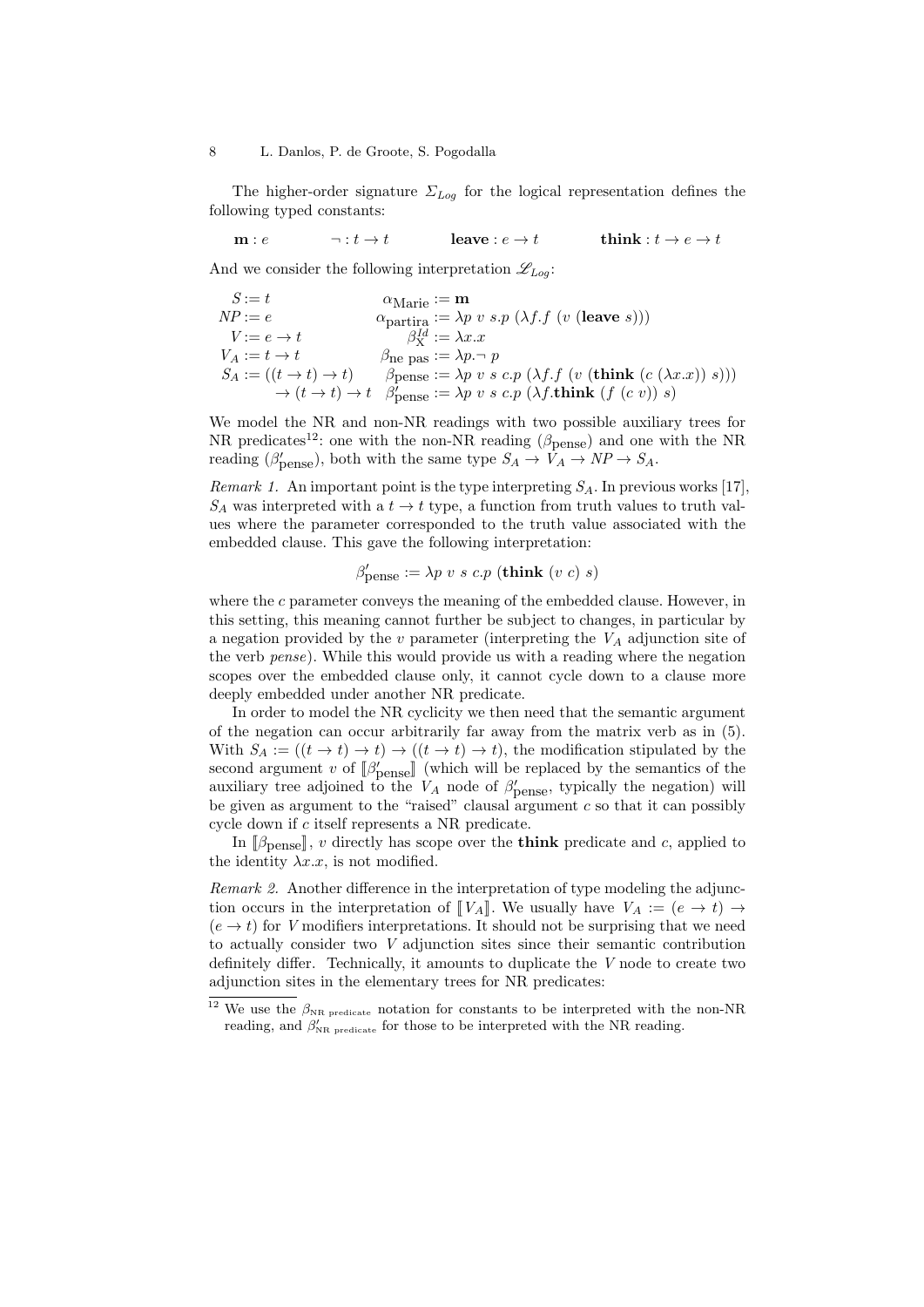A Type-Theoretic Account of Neg-Raising Predicates in TAG 9



where one of the sites is dedicated to the negation and the other one to usual V adjunctions such as auxiliaries. We would have

$$
\beta'_{\text{pense}}: S_A \to V'_A \to V_A \to NP \to S_A
$$
  

$$
\beta'_{\text{pense}} := \lambda p \ v'_1 \ v_2 \ s \ c.p \ (\lambda f.(v'_1 \ (\lambda y.\text{think } (f (c v_2)) \ y) \ s))
$$

This would prevent the meaning of auxiliaries (represented by the parameter  $v_1'$ ) to modify the meaning of the embedded clauses, contrary to the meaning of the negation (represented by the parameter  $v_2$ ). However, for sake of simplicity, we drop this additional adjunction site as we do not provide any example using it in this paper .

We now are in position to give examples of interpretations. (1b) can be given the derivation trees and the associated meanings:

$$
\gamma_0 = \alpha_{\text{partira}} (\beta_{\text{pense}} \ \beta_S^{Id} \ \beta_{\text{ne}} \ \text{pas} \ \alpha_{\text{Marie}}) \beta_V^{Id} \ \alpha_{\text{Pierre}}
$$
\n
$$
\gamma_1 = \alpha_{\text{partira}} (\beta_{\text{pense}}' \ \beta_S^{Id} \ \beta_{\text{ne}} \ \text{pas} \ \alpha_{\text{Marie}}) \beta_V^{Id} \ \alpha_{\text{Pierre}}
$$
\n
$$
\mathcal{L}_{Log}(\gamma_0) = \neg(\text{think } (\text{leave p}) \ \text{m})
$$
\n
$$
\mathcal{L}_{Log}(\gamma_1) = \text{think } (\neg(\text{leave p})) \ \text{m}
$$

Extending in a straightforward way the given lexicon with other NR predicates, we can give  $(5)$  the following derivation trees:<sup>13</sup>

Id

$$
\gamma_0' = \alpha_{\text{partira}} (\beta_{\text{croie}} (\beta_{\text{pense}} \beta_S^{Id} \beta_{\text{ne}} \text{ pas}\alpha_{\text{Marie}}) \beta_V^{Id} \alpha_{\text{Jeanne}}) \beta_V^{Id} \alpha_{\text{Pierre}}
$$
  
\n
$$
\gamma_1' = \alpha_{\text{partira}} (\beta_{\text{croie}} (\beta_{\text{pense}}' \beta_S^{Id} \beta_{\text{ne}} \text{ pas}\alpha_{\text{Marie}}) \beta_V^{Id} \alpha_{\text{Jeanne}}) \beta_V^{Id} \alpha_{\text{Pierre}}
$$
  
\n
$$
\gamma_2' = \alpha_{\text{partira}} (\beta_{\text{croie}}' (\beta_{\text{pense}}' \beta_S^{Id} \beta_{\text{ne}} \text{ pas}\alpha_{\text{Marie}}) \beta_V^{Id} \alpha_{\text{Jeanne}}) \beta_V^{Id} \alpha_{\text{Pierre}}
$$
  
\n
$$
\gamma_3' = \alpha_{\text{partira}} (\beta_{\text{croie}}' (\beta_{\text{pense}}' \beta_S^{Id} \beta_{\text{ne}} \text{ pas}\alpha_{\text{Marie}}) \beta_V^{Id} \alpha_{\text{Jeanne}}) \beta_V^{Id} \alpha_{\text{Pierre}}
$$

 $\frac{13}{13}$  In the described architecture, the semantic ambiguities are derived from "derivation" ambiguities". We can avoid this in considering an intermediate level between  $\Sigma_{der\theta}$ and  $\Sigma_{trees}$ . β pense and β pense would map on the same term of this intermediate level, and the latter would be considered as the actual derivation tree representation level. The upper part would then be considered as lying within the semantic device. However this intermediate level would not provide any additional modeling capability so we do not consider it here.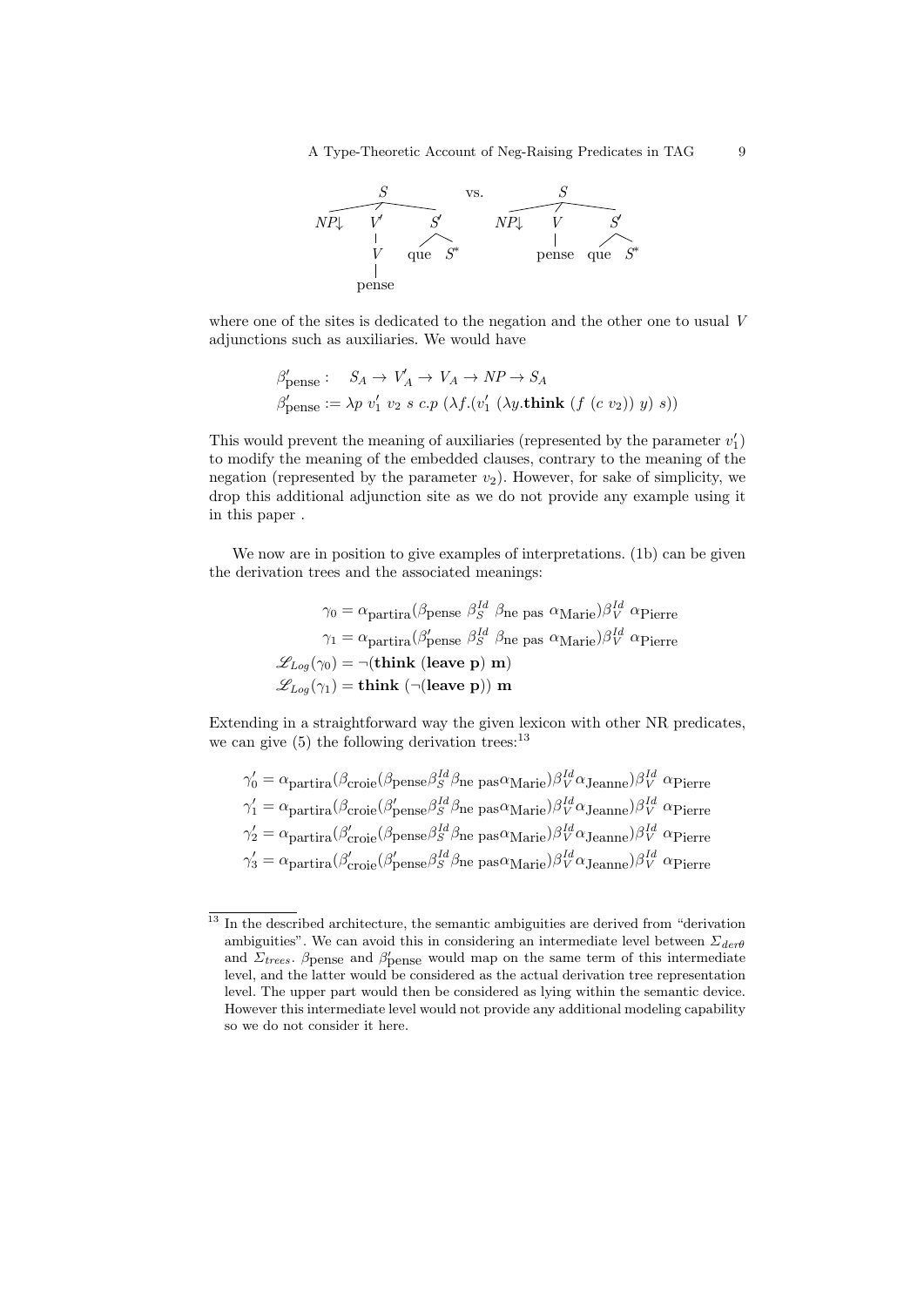and the associated meanings:

$$
\mathcal{L}_{Log}(\gamma'_0) = \neg(\text{think} \text{ (believe (leave p) j) m})
$$

$$
\mathcal{L}_{Log}(\gamma'_1) = \text{think} \ (\neg \text{ (believe (leave p) j) m})
$$

$$
\mathcal{L}_{Log}(\gamma'_2) = \neg(\text{think} \text{ (believe (leave p) j) m})
$$

$$
\mathcal{L}_{Log}(\gamma'_3) = \text{think} \text{ (believe } (\neg(\text{leave p})) j) m
$$

However, this produces some spurious ambiguities. For instance, assigning a NR reading to the intermediary NR predicate when the matrix NR predicate has a non-NR reading (as for  $\gamma'_2$ ) is useless. Similarly, when no negation occur in the matrix predicate, using the NR readings yields the same result as using the non-NR one as the following possible derivations and their interpretations for (1a) shows:

$$
\gamma_0'' = \alpha_{\text{partira}} (\beta_{\text{pense}} \beta_S^{Id} \beta_V^{Id} \alpha_{\text{Marie}}) \beta_V^{Id} \alpha_{\text{Pierre}}
$$

$$
\gamma_1'' = \alpha_{\text{partira}} (\beta_{\text{pense}}' \beta_S^{Id} \beta_V^{Id} \alpha_{\text{Marie}}) \beta_V^{Id} \alpha_{\text{Pierre}}
$$

$$
\mathcal{L}_{Log}(\gamma_0'') = \text{think (leave p) m}
$$

$$
\mathcal{L}_{Log}(\gamma_1'') = \text{think (leave p) m}
$$

# 4 Improvements

### 4.1 Avoiding Spurious Ambiguities

In order to avoid spurious ambiguities, we refine the types for  $S$  and  $V$  adjunction sites. There are several ways to present this refinement using records and dependent types as proposed in [19, 20] that are rather similar to feature structures. As it would involve additional notations, we prefer to keep the atomic types we have used so far, but instead of the atomic type  $S_A$  and  $V_A$  we now have  $S_A[\text{Neg} = \text{no}], S_A[\text{Neg} = \text{yes}], V_A[\text{Neg} = \text{no}], \text{and } V_A[\text{Neg} = \text{yes}]$  as atomic types.

With these types, an auxiliary tree for a NR predicate will have type:

$$
\beta : S_A[\text{Neg} = m] \to V_A[\text{Neg} = n] \to NP \to S_A[\text{Neg} = r] \text{ with } (m, n, p) \in \{\text{yes}, \text{no}\}^3
$$

While in principle we could instantiate these auxiliary trees with all the possible combinations, removing some of them will prevent us from getting unwanted readings.

The accepted combinations for non-NR readings are given in Table 1(a) and the ones for NR readings in Table 1(b). The tables show the resulting type  $S_A[\text{Neg}=r]$  for each combination of  $S_A[\text{Neg}=m]$  and  $V_A[\text{Neg}=n]$  values. When a cell is empty, it means there is no term with this type combination.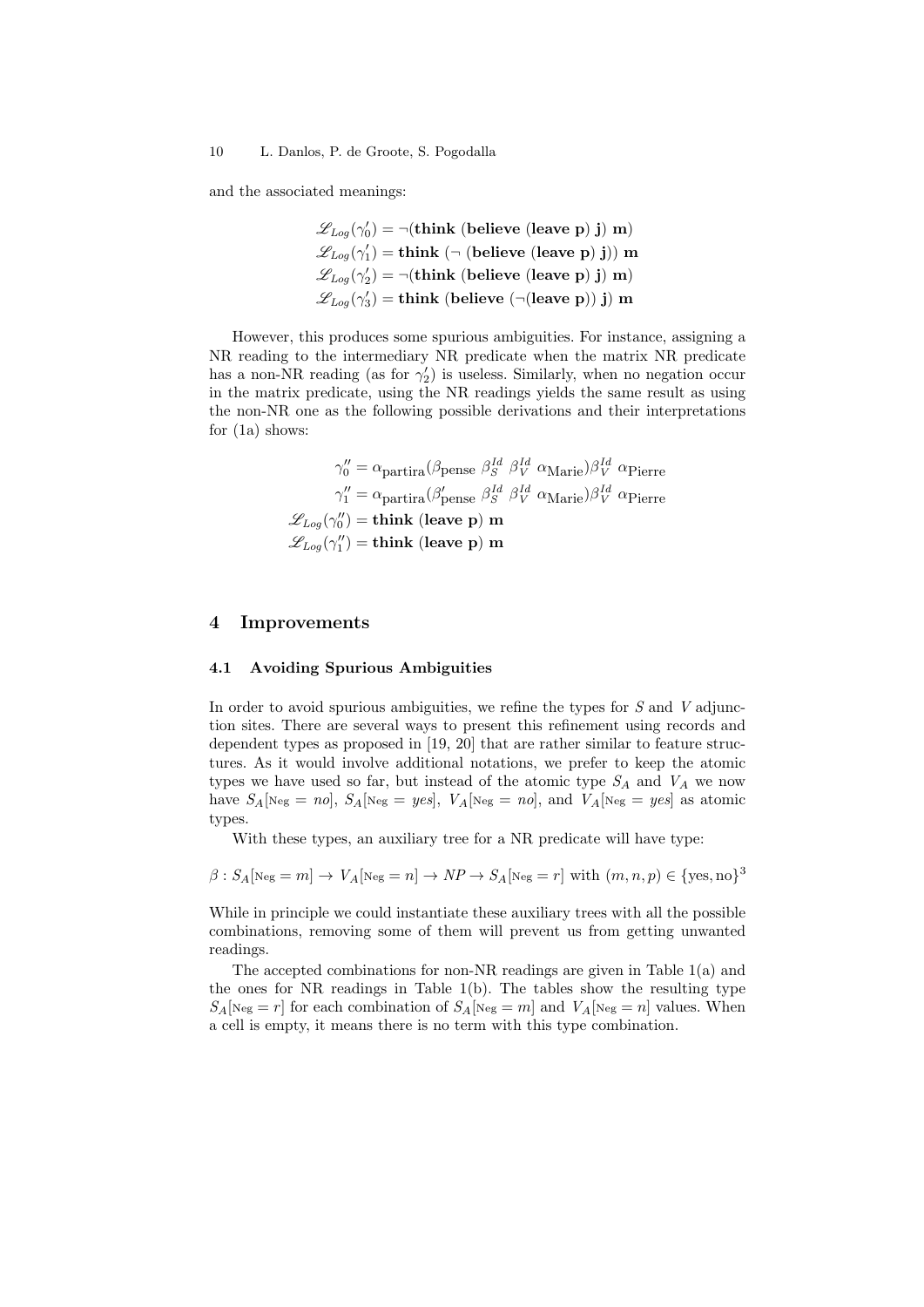| (a) Combinations for non-NR readings | $(b)$ Com |
|--------------------------------------|-----------|
| $S_A$ [Neg = no] $S_A$ [Neg = yes]   |           |

| (a) Combinations for non-NR readings                                                                                                                                                                                                                                                                                                                                                                                                                      | (b) Combinations for NR readings                                      |  |
|-----------------------------------------------------------------------------------------------------------------------------------------------------------------------------------------------------------------------------------------------------------------------------------------------------------------------------------------------------------------------------------------------------------------------------------------------------------|-----------------------------------------------------------------------|--|
| $\overline{S_A[\text{Neg} = \textit{no}][S_A[\text{Neg} = \textit{yes}]]}$                                                                                                                                                                                                                                                                                                                                                                                | $S_A$ [Neg = no] $S_A$ [Neg = yes]                                    |  |
| $V_A[\text{Neg} = n0   S_A[\text{Neg} = n0   S_A[\text{Neg} = n0   S_A[\text{Neg} = n0   S_A[\text{Neg} = n0   S_A[\text{Neg} = n0   S_A[\text{Neg} = n0   S_A[\text{Neg} = n0   S_A[\text{Neg} = n0   S_A[\text{Neg} = n0   S_A[\text{Neg} = n0   S_A[\text{Neg} = n0   S_A[\text{Neg} = n0   S_A[\text{Neg} = n0   S_A[\text{Neg} = n0   S_A[\text{Neg} = n0   S_A[\text{Neg} = n0   S_A[\text{Neg} = n0   S_A[\text{Neg} = n0   S_A[\text{Neg} = n0  $ | $ S_A[\text{Neg} = yes] $                                             |  |
| $V_A[\text{Neg} = yes] \big  S_A[\text{Neg} = no] \big  S_A[\text{Neg} = no] \big $                                                                                                                                                                                                                                                                                                                                                                       | $ V_A[\text{Neg} = yes] S_A[\text{Neg} = yes] S_A[\text{Neg} = yes] $ |  |

Table 2. Allowed feature combinations

We now have four constants for the non-NR reading of *pense que*, but only three for its NR readings:

$$
\beta_{\text{pense}}^0 : S_A[\text{Neg} = n_o] \rightarrow V_A[\text{Neg} = n_o] \rightarrow NP \rightarrow S_A[\text{Neg} = n_o]
$$
  

$$
\beta_{\text{pense}}^1 : S_A[\text{Neg} = yes] \rightarrow V_A[\text{Neg} = n_o] \rightarrow NP \rightarrow S_A[\text{Neg} = n_o]
$$
  

$$
\beta_{\text{pense}}^2 : S_A[\text{Neg} = n_o] \rightarrow V_A[\text{Neg} = yes] \rightarrow NP \rightarrow S_A[\text{Neg} = n_o]
$$
  

$$
\beta_{\text{pense}}^3 : S_A[\text{Neg} = yes] \rightarrow V_A[\text{Neg} = yes] \rightarrow NP \rightarrow S_A[\text{Neg} = no]
$$
  

$$
\beta_{\text{pense}}'^0 : S_A[\text{Neg} = yes] \rightarrow V_A[\text{Neg} = no] \rightarrow NP \rightarrow S_A[\text{Neg} = yes]
$$
  

$$
\beta_{\text{pense}}'^2 : S_A[\text{Neg} = no] \rightarrow V_A[\text{Neg} = yes] \rightarrow NP \rightarrow S_A[\text{Neg} = yes]
$$

We also need to adapt the types of the other terms and set the type of  $\beta_S^{Id}$ ,  $\beta_V^{Id}$ , and  $\beta_{\text{ne}}$  pas to  $S_A[\text{Neg} = \text{no}]$ ,  $V_A[\text{Neg} = \text{no}]$ , and  $V_A[\text{Neg} = \text{yes}]$  respectively. For  $\alpha_{\text{partira}}$  to accept any kind of parameter, it now comes in four forms  $\alpha_{\text{partira}}^{m,n}$  whose types are  $S_a[\text{Neg} = m] \rightarrow V_A[\text{Neg} = n] \rightarrow NP \rightarrow S$  with  $(m, n) \in \{yes, no\}^2$ .

With this setting, the derivation tree analyzing (1a) that uses a NR predicate with two fake adjunctions  $\beta_{S[\text{Neg}=no]}^{Id}$  and  $\beta_{V[\text{Neg}=no]}^{Id}$  cannot make use of any of the constants associated with the NR reading, but only of  $\beta_{\text{pense}}^0$ . So that it now has the single analysis:

$$
\gamma_0''' = \alpha_{\text{partira}}^{no,no} (\beta_{\text{pense}}^0 \beta_{S[\text{Neg}=no]}^{Id} \beta_{V[\text{Neg}=no]}^{Id} \alpha_{\text{Marie}}) \beta_{V[\text{Neg}=no]}^{Id} \alpha_{\text{Pierre}}
$$

Similarly, if a negated NR predicate embeds another NR predicate as in (5), and if we have a non-NR reading for the matrix predicate (as for *pense que* in  $\gamma'_0$ and  $\gamma'_2$ ), the type of  $\beta_{\text{Pense}}^2 \beta_{S[\text{Neg}=no]}^{\text{Id}}$   $\beta_{\text{ne}}$  pas  $\alpha_{\text{Marie}}$  necessarily is  $S_A[\text{Neg}=no]$ , hence cannot serve as first argument of any NR reading  $\beta_{\text{cropic}}^{i_i}$  of *croie que* if the latter is not negated. This avoids the  $\mathscr{L}_{Log}(\gamma'_2)$  reading of the sentence.

### 4.2 Enforcing the NR Reading

A similar technique can be used to enforce the NR reading when a NPI occurs in the embedded clause.  $S_A$  and NP types are declined as  $S_A$ [NPI = b] and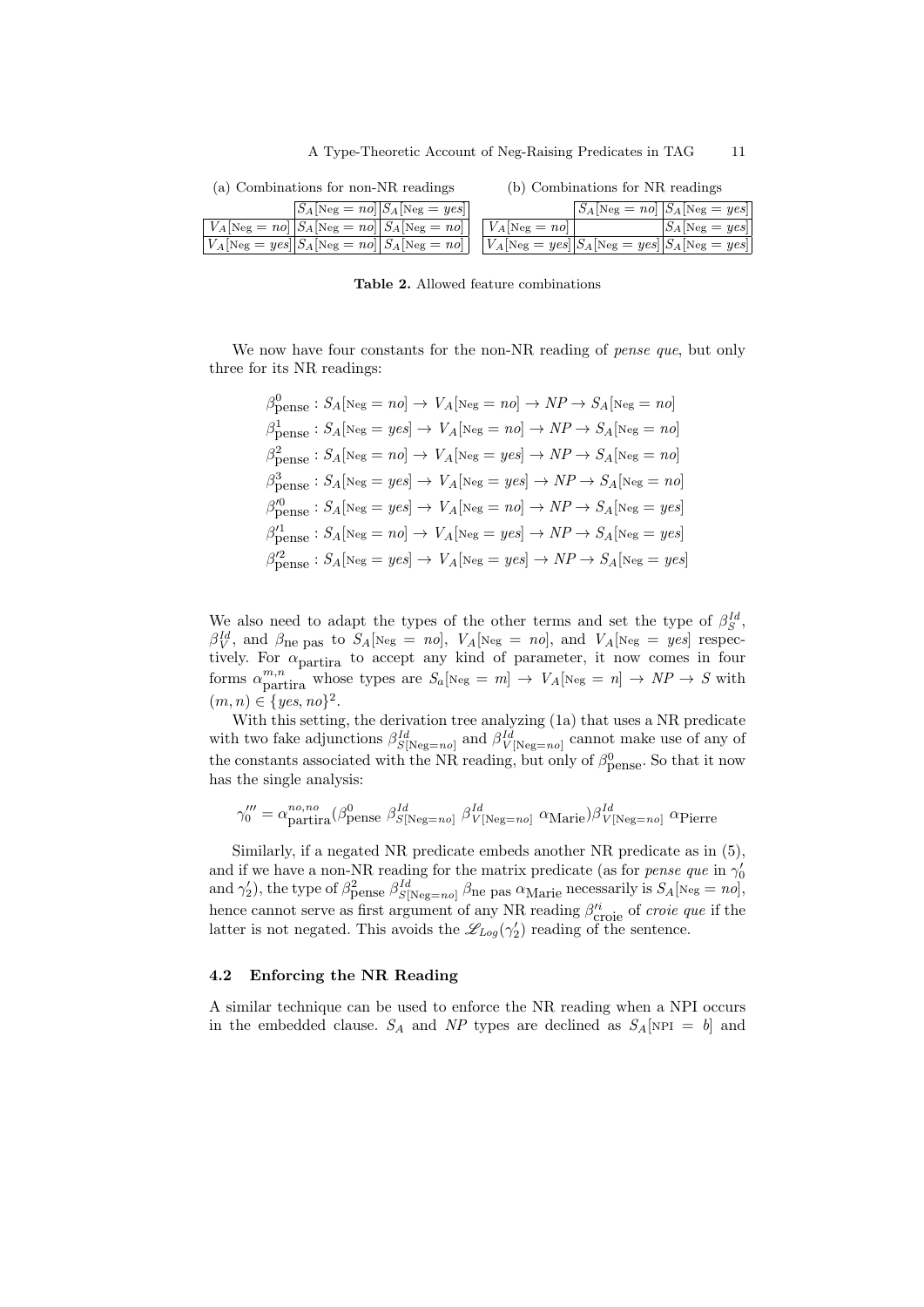$NP[\text{NPI} = b]$  with  $b \in \{yes, no\}$ . [NPI = yes] means it licenses a NPI in the clause. Only NR readings should allow for a  $S_A$ [NPI = yes] resulting type:

$$
\beta'_{\text{pense}}: S_A[\text{nPI} = m] \rightarrow V_A[\text{Neg} = n] \rightarrow NP[\text{nPI} = p] \rightarrow S_A[\text{nPI} = yes]
$$

if at least one of the m, n, and p is set to  $yes^{14}$  while non-NR readings only allow for a  $S_A$ [NPI = no] type.

Then, together with the constants:

$$
\alpha_{\text{est}}^{0} \dots \text{ assistte}: S_A[\text{NPI} = n0] \to V_A[\text{Neg} = yes] \to NP[\text{NPI} = n0] \to S
$$
  

$$
\alpha_{\text{est}}^{1} \dots \text{ assistte}: S_A[\text{NPI} = yes] \to V_A[\text{Neg} = n0] \to NP[\text{NPI} = n0] \to S
$$
  

$$
\beta_{S[\text{NPI} = n0]}^{Id}: S_A[\text{NPI} = n0]
$$

the (positive) embedded clause Pierre est/soit dans son assiette requires the adjunction of an auxiliary tree  $\gamma^{(4)}$  of type  $S_A[\text{NPI} = yes]$  to be analyzed as:

$$
\gamma^{(5)} = \alpha_{\rm est}^1 \dots \text{ assistte } \gamma^{(4)} \beta_{V[\text{Neg}=no]}^{Id} \alpha_{\rm Pierre}
$$

Because it has type  $S_A[\text{NPI} = yes]$ , the  $\gamma^{(4)}$  auxiliary tree can only be the result of a  $\beta'_{\text{pense}}$  application (NR reading). For instance, the actual analysis of (3b) would be:

$$
\gamma^{(6)} = \alpha_{\text{est}}^1 \dots \text{ assistte } (\beta_{\text{pense}}')^{\text{Id}} \beta_{\text{S[NPI = no}}^{\text{Id}} \beta_{\text{ne}} \text{ pas } \alpha_{\text{Marie}}) \beta_{V[\text{Neg = no}}^{\text{Id}} \alpha_{\text{Pierre}}
$$

This approach could also be used to model the blocking of NR cyclicity when a NR desire predicate embeds a NR belief predicate [10, 2], or to model the readings forced by embedded discourse connectives.

### 5 Related Works

Our approach models NR predicates at the syntax-semantics interface. This contrasts with the semantic/pragmatic approaches that explains NR behaviors from presupposition. [2] unifies different trends from this vein using soft presuppositions [21]. Because we aim at articulating the semantics of NR predicates with discourse connectives that are lexically introduced as in [12], the syntaxsemantics approach allows us to have them modeled at a same level, at least as a first approximation.

Another syntax-semantics interface perspective in TAG on NR predicates is proposed in [11] for German. Its modeling relies on multicomponent TAG [22] with an underspecified semantic representation [23]. The motivation for using multicomponents does not only depend on the analysis of NR predicates. It is motivated in the first place by the modeling of scrambling and other word-order phenomena in German. As it also shows useful to analyze long-dependencies, it is

<sup>14</sup> We should be more careful with the licensed combinations, but this is enough to show how to force the reading.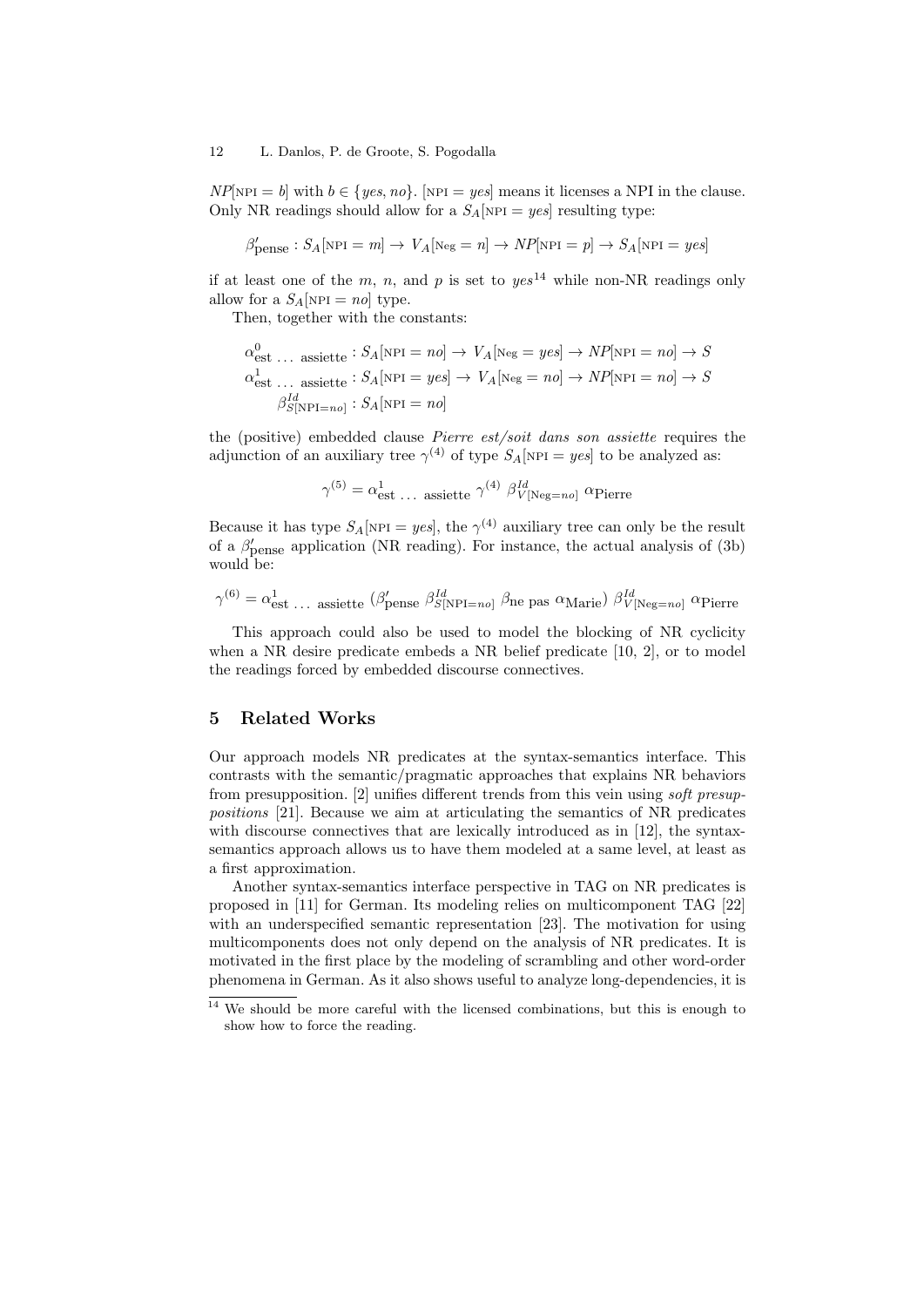used for NR predicates as well. Then, both ambiguities and relative scoping are managed at the semantic representation level with the underspecified framework whereas we model them at the syntax-semantics interface level and at the logical representation level respectively.

It is also worth noting that the constraints we model using the fine tuning of types with  $[\text{Neg} = m]$  and  $[\text{NPI} = n]$  extensions is also present in [11]. The latter implements specific computations on the Neg features of the verbal spine that extend the usual notion of unification of TAG. The different combinations we propose in Table  $1(a)$  and  $1(b)$  for instance closely relate to this computation.

# Conclusion

We have presented an account of NR predicates within TAG that relies on a Montague-like semantics for TAG. The different properties of NR predicates are rendered at different levels: the ambiguity of the readings is modeled by lexical ambiguity; the scoping and cyclicity properties are modeled through the lexical semantics and the higher-order interpretation of adjunction nodes; spurious ambiguities are avoided using fine-grained types for terms representing derivation trees. This provides us with a base layer where to account for interactions with discourse connectives and discourse representation.

# References

- [1] Bartsch, R.: "Negative Transportation" gibt es nicht. Linguistische Berichte 27 (1973)
- [2] Gajewski, J.R.: Neg-Raising and Polarity. Linguistics and Philosophy 30(3) (2007) 289–328
- Joshi, A.K., Schabes, Y.: Tree-Adjoining Grammars. In Rozenberg, G., Salomaa, A., eds.: Handbook of formal languages. Volume 3. Springer (1997)
- [4] de Groote, P.: Towards Abstract Categorial Grammars. In: Association for Computational Linguistics, 39th Annual Meeting and 10th Conference of the European Chapter, Proceedings of the Conference. (2001) 148–155
- [5] Shieber, S.M., Schabes, Y.: Synchronous tree-adjoining grammars. In: Proceedings of the 13th International Conference on Computational Linguistics. Volume 3., Helsinki, Finland (1990) 253–258
- [6] Nesson, R., Shieber, S.M.: Simpler TAG semantics through synchronization. In: Proceedings of the 11th Conference on Formal Grammar, Malaga, Spain, CSLI Publications (29–30 July 2006)
- [7] Storoshenk, D.R., Frank, R.: Deriving syntax-semantics mappings: node linking, type shifting and scope ambiguity. In hye Han, C., Satta, G., eds.: Proceedings of the 11th International Workshop on Tree Adjoining Grammars and Related Framework (TAG+11). (2012) 10–18
- [8] Horn, L.R.: Neg-raising predicates: Towards an explanation. In: Proceedings of CLS 11. (1975)
- [9] Horn, L.R.: A natural history of negation. University of Chicago Press (1989)
- [10] Horn, L.R.: Negative transportation: Unsafe at any speed? In: Proceedings of CLS 7. (1971)